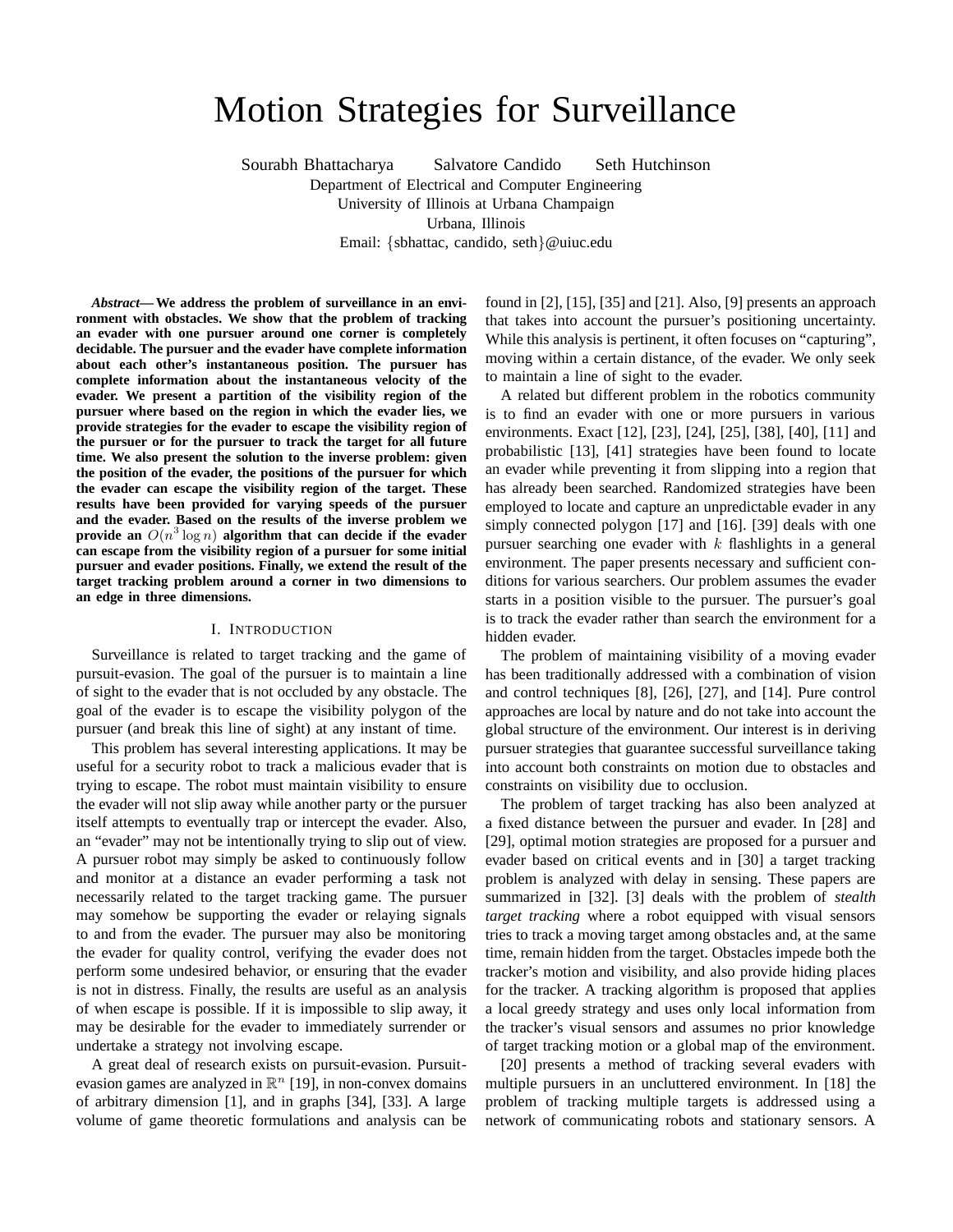region-based approach is introduced which controls robot deployment at two levels, namely, a coarse deployment controller and a target-following controller.

In [22] the problem of computing robot motion strategies that maintain visibility of a moving target is studied under deterministic and stochastic settings. For the deterministic target, an algorithm that computes optimal, numerical solutions is presented. For the stochastic case, two online algorithms are presented that each attempt to maintain future visibility with limited perception. In [31] one or more observers try to track one or more targets by maximizing the shortest distance the target needs to move in order to escape the observer's visibility region. In [10][4] a target tracking problem is analyzed for an unpredictable target and an observer lacking prior model of the environment. It computes a risk factor based on the current target position and generates a feedback control law to minimize it. [7] presents an algorithm that maximizes the evader's minimum time to escape for an evader moving along a known path.

There have been successful efforts in the past to deploy tracking and surveillance systems in real world. We only present a few of them. [37] and [36] developed a distributed heterogeneous robotic team that is based mainly on a miniature robotic system. Most of the robots are extremely small because some operations require covert action. They team the scouts with larger ranger robots that can transport the scouts over distances of several kilometers, deploy them rapidly over a large area, coordinate their behavior, and collect and present the resulting data. [5] presents a mobile robot called the *Intelligent Observer* which moves through an environment while autonomously observing moving targets selected by a human operator. The robot carries one or more cameras which allow it track objects while at the same time sensing its own location.

We address the problem of target tracking in an environment with one corner, one pursuer, and one evader. This is the first result, to our knowledge, that the surveillance problem is decidable around one corner and gives partitions of the workspace that demonstrate the outcome of the game. While the general problem of deciding whether the evader can escape or the pursuer can track the evader forever in any arbitrary polygonal environment is still, so far as we know, an open problem, we offer partial solutions to two important problems. First, we provide sufficient conditions for escape. These conditions could be used to solve the evader's problem (i.e., he would construct an escape strategy that exploited these conditions) when they are satisfied, thus providing a partial solution to this pursuit-evasion problem. Second, our analysis is in the direction of providing open loop policies for the pursuer to track the evader. Closed loop policies for the pursuer depend on the current state of the evader resulting in a delay in the reaction of the pursuer due to the time required to process sensor data. The model changes from a continuous time system to a discrete time system that in general lead to computationally intractable algorithms. Moreover due to the delay introduced in processing, the sufficient conditions



Fig. 1. The problem environment

weaken.

In Section 2, based on the geometry of the corner, the ratio of maximum pursuer and evader velocities, and the initial position of the pursuer, we segment the free space into regions. The pursuer policy and the possibility of evader escape are determined by the region in which the initial evader position is contained. Pursuer policies are given that guarantee, for some regions of initial conditions, that no evader policy will lead to escape of the evader at any future time. It is then proved that outside these regions, there is an evader policy by which escape is inevitable irregardless of the pursuer policy. In Section 3, the same analysis is performed with respect to the initial position of the evader. In Section 4, we use the results of the previous section to construct a algorithm that can decide whether the evader can escape the pursuer for certain initial positions of the pursuer and the evader. In Section 5, we extend the above results to target tracking in  $\mathbb{R}^3$  around an edge.

# II. PURSUER-BASED PARTITION

A mobile pursuer and evader exist on a plane at points  $p(t)$ and  $e(t)$ , respectively. They are point robots and move with bounded speeds,  $v_p(t)$  and  $v_e(t)$ . Therefore,  $v_p(t) : [0, \infty) \rightarrow$  $[0, \overline{v}_p]$  and  $v_e(t) : [0, \infty) \rightarrow [0, \overline{v}_e]$ . We assume that  $v_p(t)$  and  $v_e(t)$  can be discontinuous functions of time.

The workspace contains a semi-infinite obstacle with one corner that restricts pursuer and evader motions and may occlude the pursuer's line of sight to the evader. Without loss of generality, this corner is placed at the origin and one of the sides lies along the -x axis as shown in Figure 1. The unshaded region is the visibility region of the pursuer.  $v_{pt}(t)$  and  $v_{et}(t)$ describe the pursuer and evader tangential velocities.  $v_{pr}(t)$ and  $v_{er}(t)$  describe the radial velocities.  $\phi_e(t)$  and  $\phi_p(t)$  are the angles the evader and pursuer, respectively, make with the +x axis. Note that  $\phi_e(t)$  is positive in the counterclockwise direction while  $\phi_p(t)$  is positive in the clockwise direction. The minimum distance of the pursuer from line  $l_2$  is denoted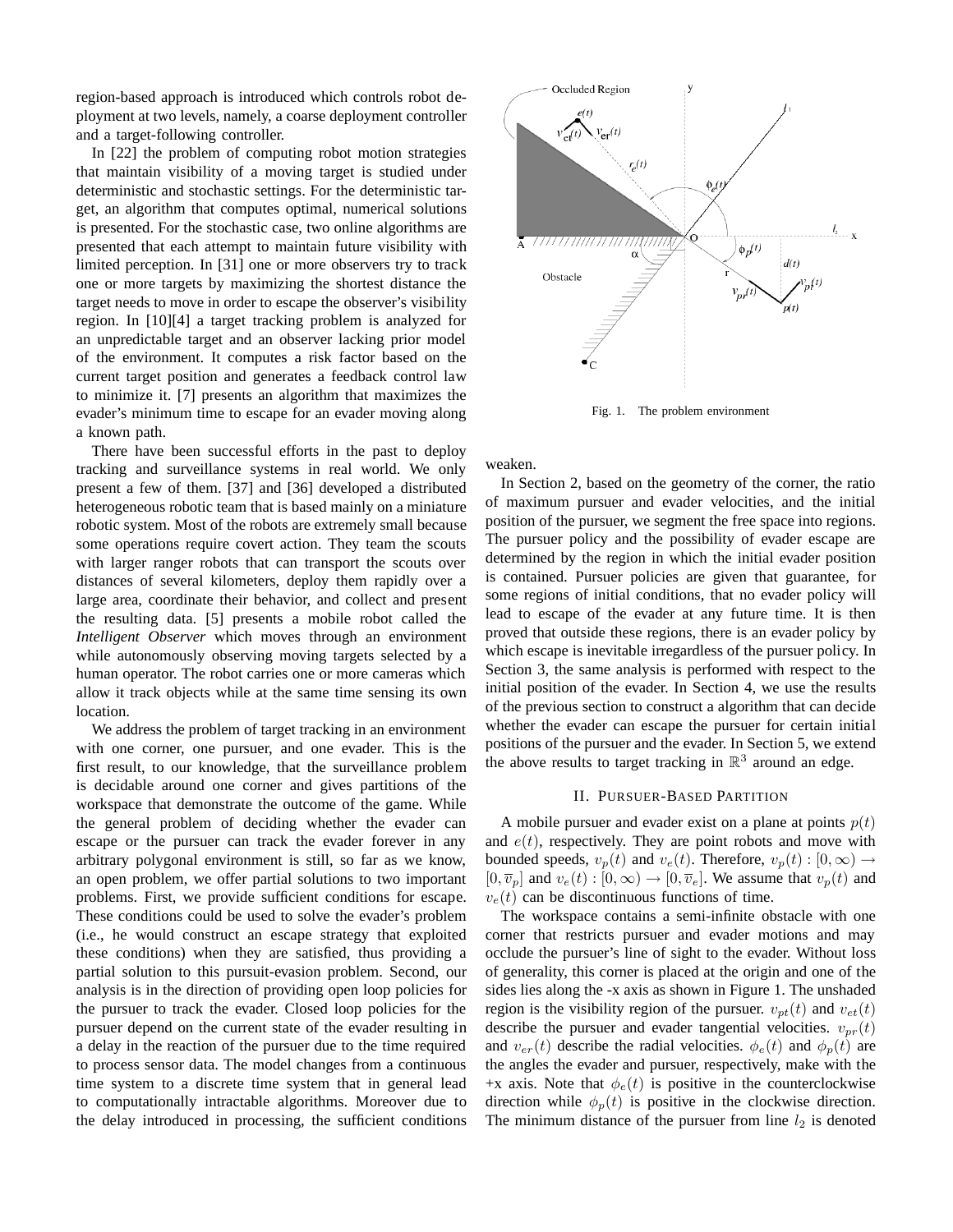

Fig. 2. Pursuer-based partition



Fig. 3. The geometry of the partition

by  $d(t)$ . The distance of the pursuer from the corner is denoted by  $r(t)$ . The distance of the evader from the corner is denoted by  $r_e(t)$ .

The two edges meeting at this corner are considered to extend for an infinite length so there is no other geometry that the evader can hide behind in the workspace. The two sides of the obstacle form an angle  $\alpha$ . If  $\alpha \geq \pi$  then every point in the free workspace is visible to every other point and the pursuer will trivially be able to track the evader indefinitely. Thus, we only consider obstacles where  $\pi > \alpha \geq 0$ .

To prevent the evader from escaping, the pursuer must keep the evader in its visibility polygon,  $V(p(t))$ . The visibility polygon of the pursuer is the set of points from which a line segment from the pursuer to that point does not intersect the obstacle region. The evader escapes if at *any* instant of time it can break the line of sight to the pursuer. Visibility extends uniformly in all directions and is only terminated by workspace obstacles (omnidirectional, unbounded visibility).

We define the *star region* associated with a corner as the region bounded by the supporting lines of the two edges of a corner. We define the *star region* as the collection of all star points. As can be seen in Figure 1, the star-region extends outward from the corner of the obstacle. It is semi-infinite and bounded by rays  $l_1$  and  $l_2$ . From any point in the starregion, the entire free space is visible. If the pursuer can enter the star region before losing sight of the evader, it will trivially be able to track the evader at all future times.

We want to address the following question. Given the initial position of the pursuer and the evader, the map of the environment,  $\overline{v}_e$  and  $\overline{v}_p$ :

- 1) Does there exist a policy or an algorithm that takes finite steps to provide a policy for the pursuer to track the evader for all future times?
- 2) Does there exist a policy or an algorithm that takes finite

steps to provide a policy for the evader to escape the visibility region in finite time?

We refer to the above questions by the term *decidability*. If the answer to one of the questions is affirmative at every configuration for an environment, we say the problem is *decidable* in that environment. Around one corner the surveillance problem is decidable.

Let  $a = \overline{v}_e/\overline{v}_p$ , the ratio of maximum evader and pursuer speeds, and define  $d = d(t = 0)$ . The outcome of the game can be decided based on the velocity ratio and initial positions of the evader and pursuer. This leads to a decomposition of the visibility region of the pursuer into regions in which the evader may lay. Region 1 is the set of all points closer than  $a \cdot d(t)$  to segment AO, the far side of the obstacle. Region 2 is the set of points farther away than  $a \cdot d(t)$  to segment OB, the edge of  $V(p(t))$  laying in free space. Region 3 consists of points laying within distance  $a \cdot d(t)$  to segment OB and farther than  $a \cdot r(t)$  from point O, the corner. Region 4 is the set of points within distance  $a \cdot d(t)$  from segment OB, closer than  $a \cdot r(t)$  from point O and farther than  $a \cdot d(t)$  from segment AO. Region 5 is the set of points within distance  $a \cdot d(t)$  from segment OB and at a distance greater than  $\frac{a*r(t)}{\cos(\theta)}$ from the origin. Region 6 is the portion of the free workspace

TABLE I

| <b>Evader Policies</b>  | <b>Evader Region</b>                                                                                 | Control Law                                                                          |
|-------------------------|------------------------------------------------------------------------------------------------------|--------------------------------------------------------------------------------------|
|                         |                                                                                                      | $\dot{r}_e(t)=\overline{v}_e$                                                        |
|                         | 1 and $\phi_e \in [\alpha - \pi, \frac{\pi}{2}]$<br>1 and $\phi_e \in [\frac{\pi}{2}, \pi - \phi_p]$ | $\dot{y}_e(t) = -\overline{v}_e$                                                     |
| <b>Pursuer Policies</b> | Evader Region                                                                                        | Control Law                                                                          |
|                         | 2, 4                                                                                                 | $=\overline{v}_n$                                                                    |
|                         | 3                                                                                                    | $v_{pt}(t) = -\frac{r}{r_e}  v_{et}(t) $<br>$v_{pr}(t) = -\frac{r}{r_e}  v_{er}(t) $ |
|                         |                                                                                                      |                                                                                      |
|                         |                                                                                                      | $= v_n$<br>$v_{nt}$                                                                  |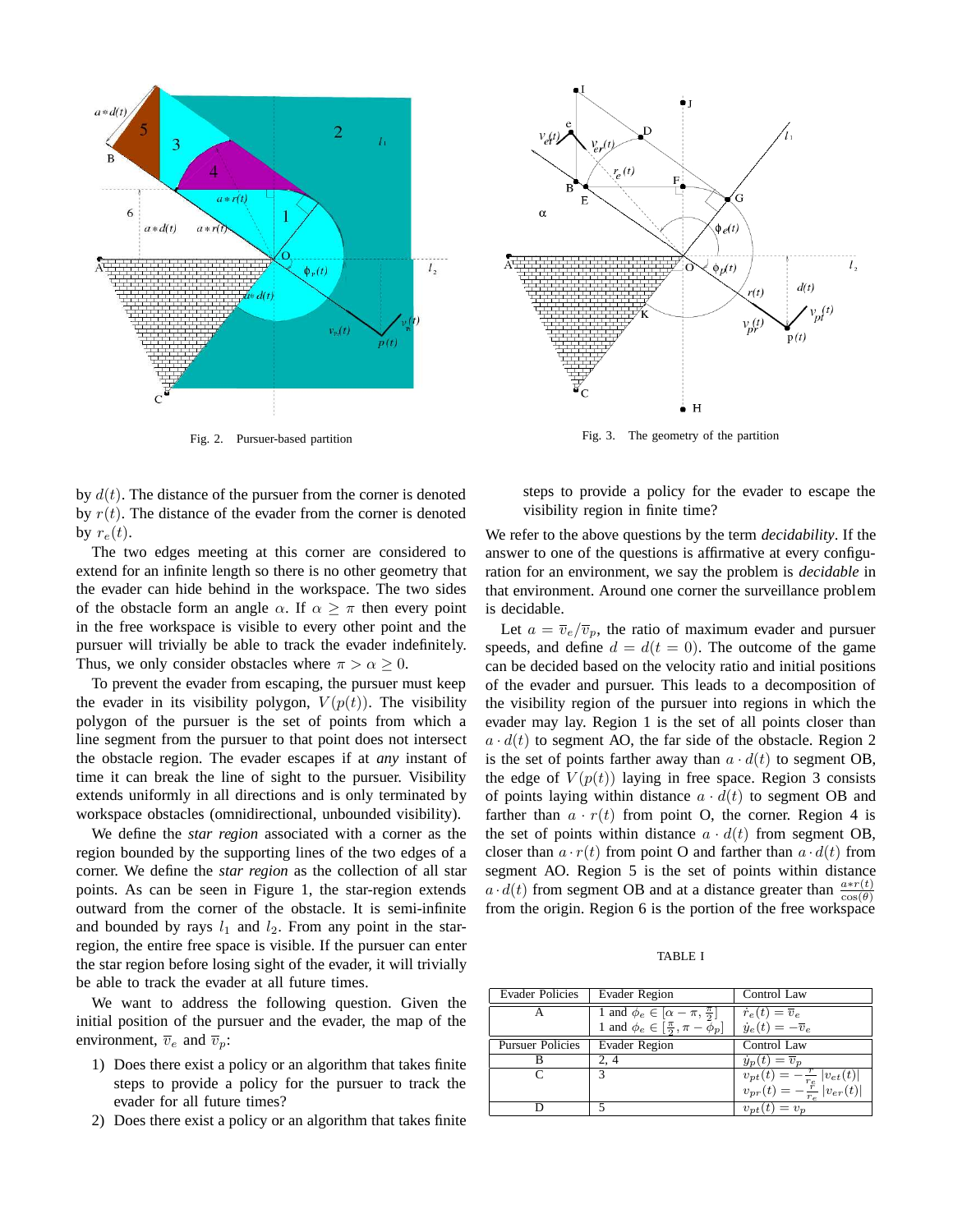not belonging to  $V(p(t))$ . The pursuer and evader policies necessary to decide the problem can be determined by this partition of  $V(p(t))$  shown in Figure 2. These policies are summarized in Table I.

For the remainder of this section, refer to Figures 2 and 3 and Table I. Consider the case where  $\alpha < \frac{\pi}{2}$  and  $\phi_p \in (0, \frac{\pi}{2}]$ .

**Proposition 1** If the evader lies in Region 1 and follows Policy A, no pursuer policy exists that can prevent the escape of the evader.

*Proof:* If the evader lies in Region 1, the maximum time required by the evader to reach line AO by following Policy A is  $t_e < \frac{a \cdot d}{\overline{n}_e}$  $\frac{a \cdot d}{\overline{v}_e} = \frac{d}{\overline{v}_p}$ . The minimum time required by the pursuer to reach line  $l_2$  with any policy is at least  $t_p > \frac{d}{\overline{v}_p}$ . Thus,  $t_p > t_e$ . Therefore the evader reaches the line AO before the pursuer can reach line  $l_2$ . If the evader lies on AO and the pursuer has not yet reached  $l_2$  the evader will be outside the visibility region of the pursuer. Hence the evader escapes.

**Proposition 2** If the evader lies in Region 2 and the pursuer follows Policy B, no evader policy exists that can escape the visibility region of the pursuer.

*Proof:* The time required by the pursuer to reach line  $l_2$  by following Policy B is  $t_p = \frac{d}{\overline{v}_p}$ . If the evader lies in Region 2, the minimum time required by the evader to reach ray OB is  $t_e > \frac{a \cdot d}{\overline{v}_e}$  $\frac{v^2 d}{\overline{v}_e} = \frac{d}{\overline{v}_p}$ . Thus,  $t_e \geq t_p$ . If the pursuer follows Policy B,  $V(p(t = 0)) \subseteq V(p(t > 0))$ . Since the evader cannot reach ray OB, the only free boundary of  $V(p(t = 0))$ , before the pursuer reaches the boundary of the star region,  $e(t) \in V(p(t)) \forall t \in [0, t_p]$ . Once the pursuer reaches the line  $l_2$ , the entire free workspace belongs to the  $V(p(t_n))$ . The pursuer stops hence the evader remains in sight of the pursuer for all future times.

**Proposition 3** If the evader lies in Region 3 and the pursuer follows Policy C, for every evader policy the evader can either stay in Region 3 or move to region 2 of  $V(p(t))$ .

*Proof:* If the pursuer follows Policy C, then it follows both the radial and angular movements of the evader. The geometry of Region 3 is such that  $r_e(t) \ge a \cdot r(t)$  so  $r(t)/r_e(t) \le 1/a$ . Multiply that with the velocity bound of the evader,  $v_e(t) \leq$  $\overline{v}_e$ . This quantity is equal to the pursuer velocity of the control law of Policy C.

$$
v_p(t) = v_e(t) \frac{r(t)}{r_e(t)} \le \frac{\overline{v}_e}{a} = \overline{v}_p
$$

Thus, the pursuer velocities of Policy C are always attainable in Region 3. In order for the pursuer to maintain sight of the evader, the following equation must hold.

$$
\phi_e(t) + \phi_p(t) \leq \pi
$$

The tangential component of the control law implies

$$
\dot{\phi}_e(t) \leq -\dot{\phi}_p(t)
$$
\n
$$
\Rightarrow \dot{\phi}_e(t) + \dot{\phi}_p(t) \leq 0
$$
\n
$$
\Rightarrow \phi_e(t) > 0) + \phi_p(t) > 0 \leq \phi_e(t=0) + \phi_p(t=0) \leq \pi.
$$

Thus, the evader cannot enter Region 5. The radial component of the control law implies

$$
\frac{\dot{r}_e(t)}{r_e(t)} = \frac{\dot{r}(t)}{r(t)} \n\Rightarrow \frac{r_e(t)}{r(t)} = \frac{r_e(0)}{r(0)} \ge a
$$

Thus, the evader cannot enter Region 4. Hence for any policy the evader can either stay in Region 3 or only enter Region 2.

**Proposition 4** If the evader lies in Region 4 and the pursuer follows Policy B, for every evader policy the evader can either stay in Region 4 or move to regions 2 or 3 of  $V(p(t))$ .

*Proof:* If the pursuer follows Policy B, all points on segment EF move with velocity  $a \cdot \overline{v}_p = \overline{v}_e$  toward the ray OA. Similarly, all points on the arc FG move with radial velocity  $\overline{v}_e$ toward O. In order to enter Region 1 from Region 4, the evader must move toward the boundary of Region 1 with a velocity greater than the velocity at which the boundary is moving away from the evader. That is not possible since the boundary of Region 1 moves with velocity  $\overline{v}_e$ , the maximum possible evader velocity, away from the evader. Hence the evader cannot enter Region 1 from Region 4. Hence for all evader policies, the evader can only reach Region 3 or Region 2 from Region 4.

**Proposition 5** For all initial positions of the evader in Regions 3 and 4, the pursuer can track of the evader by following a reactive motion and switching between policies B and C appropriately.

*Proof:* If the evader starts in Region 3 and remains in Region 3 then we have proved in Proposition 3 that Policy C for the pursuer can keep the evader in sight for all future time. While the pursuer is following policy C, if the evader enters Region 2, by Proposition 2, the pursuer can track the evader indefinitely by following Policy B. Hence the pursuer can keep sight of the evader for all future time.

If the evader starts in Region 4 and the evader remains in Region 4 then Proposition 4 proves that Policy B for the pursuer can keep the evader in sight for all future time. While the pursuer is following policy B, if the evader moves to Region 3, the strategy provided in the previous paragraph can keep the evader in sight for all future times. While the pursuer is following policy B, if the evader moves to Region 2, by Proposition 2, the pursuer can indefinitely track the evader by following Policy B. Thus, the pursuer will keep the evader in sight for all future time.

**Proposition 6** For all initial positions of the evader in region 5, the pursuer can track the evader by following policy D. *Proof:* Refer to Figure 4. After time t, the evader lies in the closure of a circle of radius  $\overline{v}_e t$  centered at  $e(0)$ . A sufficient condition for the pursuer to keep the evader in sight for all future times is to keep the angular velocity of the line of the sight, OP, to be greater than the angular velocity of the line tangent to the growing circle, OL, for all future time until the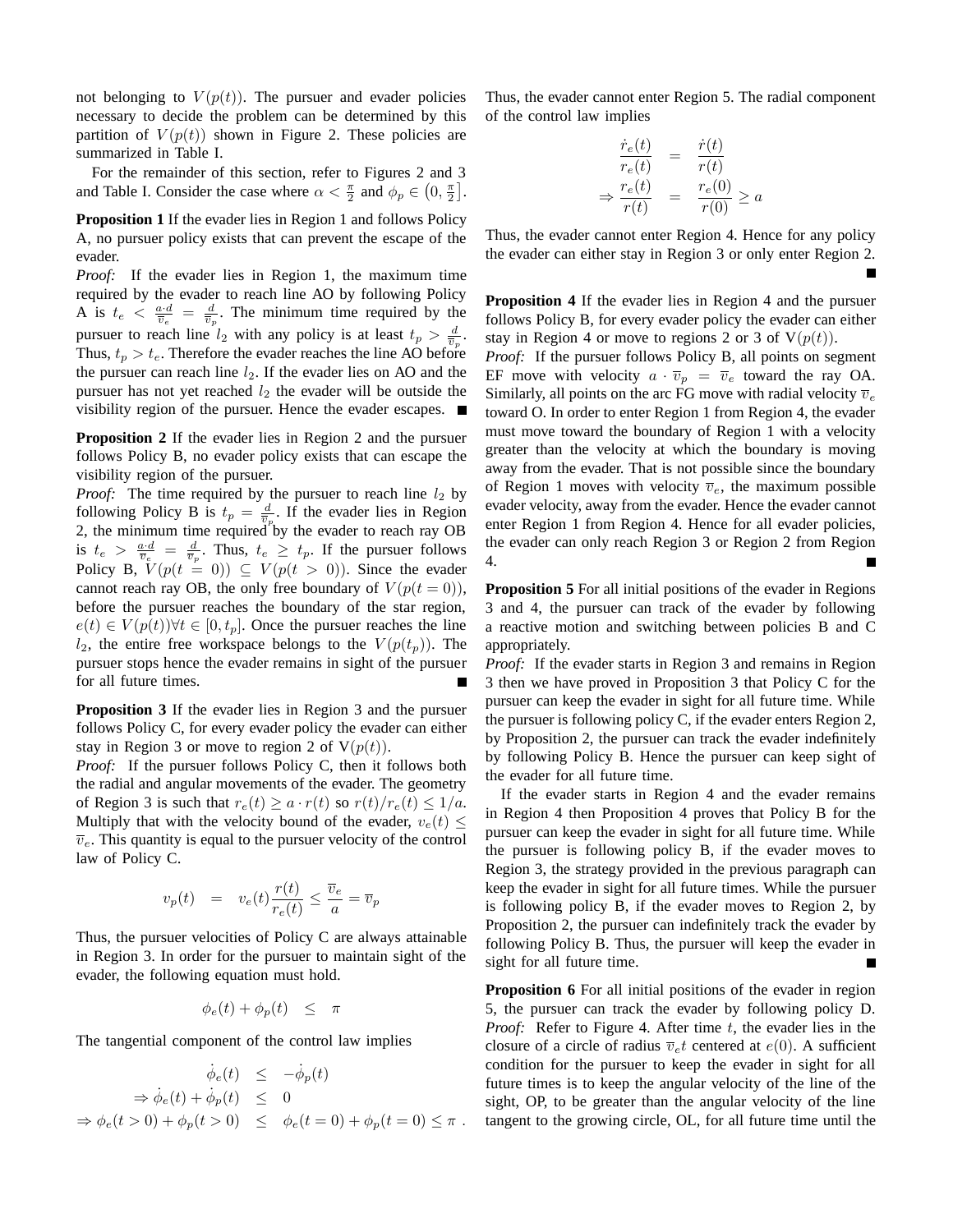

Fig. 5. Pursuer-based partition for the pursuer in region COH

pursuer reaches the *star region*. The angular velocity of the line OP is given by  $\omega_p = \frac{v_p}{r_p}$  $\frac{v_p}{r_p}$ . The maximum angular velocity of the evader is given by  $\omega_{emax} = \frac{-v_e}{r_e(0) \cos(\phi_e(0))}$ . Solving for  $\omega_p \geq \omega_{emax}$  leads to the following condition

$$
r_e(0) \ge -\frac{a * r_p}{\cos(\phi_e(0))}
$$

which is satisfied for all points in Region 5.

If  $\phi_p > \frac{\pi}{2}$  the analysis still holds. The only changes are that Region 1 expands, the area of Region 4 is reduced to zero and Region 5 ceases to exist. Figure 5 shows the partition of the visibility region of the pursuer in this case. Note that if  $\alpha \in \left[\frac{\pi}{2}, \pi\right]$ , then  $\phi_p$  must be less than  $\frac{\pi}{2}$  and this case is not a consideration.

**Corollary 1** There exists an evader policy that no pursuer policy can track if and only if the evader lies in Region 1. *Proof:* The proof can be concluded from the proofs of

#### Propositions 1, 2 and 5.

All the above analysis was done for initial positions of the pursuer outside of the star region. If the initial position of the pursuer is in the star region the entire free space is visible to the pursuer. The policy of the pursuer will be to remain stationary and it will trivially be able to track the evader indefinitely.

# III. EVADER-BASED PARTITION

In the previous section, a partition of the  $V(p(t))$  has been given. From only one region a evader policy exists that allows the evader to escape for any pursuer policy. This section presents a partition of the visibility region of the evader,  $V(e(t))$ . The regions of the partition determine whether there will be an evader policy that guarantees escape. In short, we address the following question - Given the initial position of the evader, from what pursuer positions will the evader be able to escape as a function of the ratio of their speeds?

To find the set of initial pursuer placements from which the evader may escape we must consider two cases depending on whether the closest point to the evader on the obstacle lies on the corner or belongs uniquely to one of the sides.

Refer to Figure  $6(a)$  where the partition for the case where the closest point is on one of the sides of the obstacle is considered. For this situation to occur the evader must lie outside the shaded region of Figure 6(a). Consider, without loss of generality, the case where the evader lies in quadrant II. It can be concluded from Corollary 1 that if the pursuer lies below  $l_2$ , the pursuer must be a distance of at least  $d_e/a$ from  $l_2$  for the evader to escape. If the pursuer lies in the region between  $l_1$  and OA, it is possible for the evader to escape to the side of the obstacle opposite the evader, OC. Thus, the distance between the pursuer and the closest point on  $l_1$  must be greater than  $r_e/a$  for the evader to escape. If the pursuer lies in the region enclosed by  $l_1$  and  $l_2$ , the evader cannot escape as the pursuer already lies in the star region. In summary, an evader policy that guarantees escape exists only if the pursuer lies outside of the shaded region of Figure 6(b).

For all points inside the shaded region in figure 6(a), the closest point is the corner. If the closest point to the evader on the obstacle is the corner, to escape to a hidden region on either side of the obstacle as quickly as possible the evader must reach the corner. The evader can escape by following this policy if the pursuer lies in the unshaded region in Figure 6(c), points laying farther than  $r_e/a$  from the star region. If the pursuer lies in the star region, no escape is possible.

Using the above idea we present an algorithm in the next section that can decide if the evader can escape for certain initial positions of the pursuer and the evader.

# IV. DECIDABLE REGIONS IN CASE OF A POLYGONAL ENVIRONMENT

In the previous section, we provided a partition of  $V(e(t))$ to decide the outcome of the target tracking game. We can conclude that if the pursuer lies outside the shaded region in Figures 6(b) and (c), a strategy exists where evader will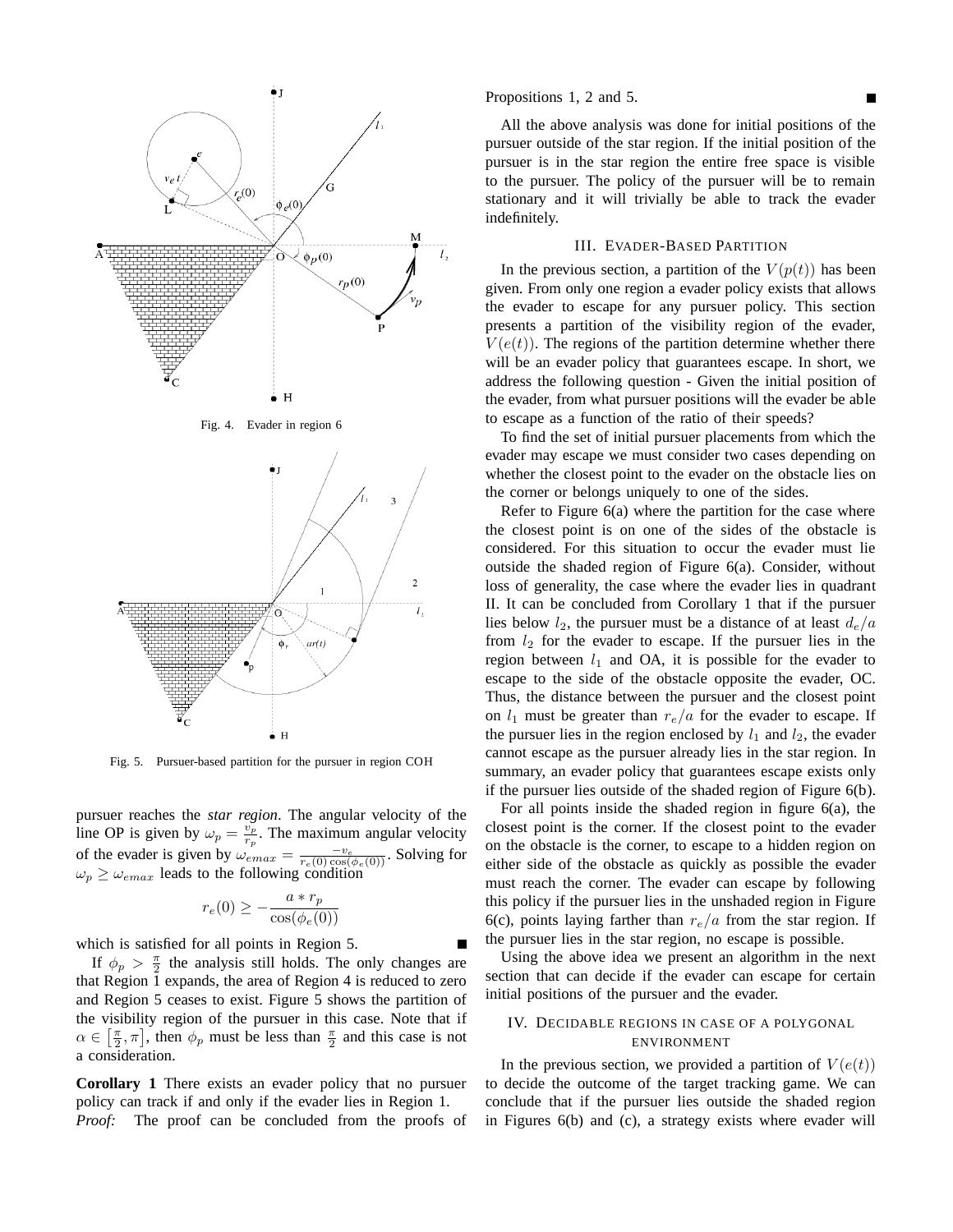#### Fig. 6. Evader-based partitions



win irrespective of the pursuer policies. The presence of other obstacles does not affect this result.

If the pursuer lies in the shaded region, a strategy, guaranteed to track the evader for all future times and a strategy to do that has been proposed. At this moment, we do not have an extension of this strategy in the presence of multiple obstacles. Hence, we cannot decide the result of the target tracking game if the pursuer starts in the shaded region.

Using the ideas outlined so far in this paper, we propose an algorithm that can decide sufficient conditions for escape of an evader in a general polygonal environment.

Refer to Figures 6(b) and (c). From the previous section, we can conclude that, given a corner, if the pursuer lies outside the region enclosed by rays  $l_1$  and  $l_2$  and the minimum time required by the pursuer to reach rays  $l_1$  or  $l_2$  is greater than the minimum time required by the evader to reach the corner then the evader wins the game. This statement is true even in the presence of other obstacles. To check this condition, compute the shortest distance of the pursuer to the rays  $l_1$  and  $l_2$  and the shortest distance of the evader to the corner. Repeat the process for every corner in the environment. If the condition is satisfied for any corner, the Decidability Algorithm concludes that the evader can escape and the strategy for the evader to escape is to reach that corner along the shortest path. If the condition is not satisfied by any corner, the Decidability Algorithm does not know the result of the target tracking game. The psuedocode of this algorithm is provided in the appendix.

The shortest distance of the evader from the corner can be found by applying Dijkstra's Algorithm to the Visibility Graph of the environment between the initial position of the evader and the corner. To find the shortest distance of the pursuer to rays  $l_1$  and  $l_2$  we construct a *Modified Visibility Graph* (MVG) for a given vertex, v and apply Dijkstra's Algorithm. We present the main steps for the construction of the MVG for a given vertex v.

1) Construct the visibility graph of the environment with

edge weights as the Euclidean distance between the two vertices.

- 2) For every vertex w, check if perpendicular line segments can be drawn from w to rays  $l_1$  and  $l_2$ (corresponding to v), without intersecting other obstacles. If only one perpendicular line segment can be drawn to either  $l_1$ or  $l_2$ , then compute the length of the perpendicular line segment. If a perpendicular line segment can be drawn to both  $l_1$  and  $l_2$ , then compute the length of the smaller perpendicular line segment. Denote the length by  $d$ . If the edge wv already exists in the visibility graph, update the weight of the edge to  $d$ . Otherwise add an edge with weight  $d$ .
- 3) If for an vertex w, there is no perpendicular line segment to rays  $l_1$  and  $l_2$ , do nothing.

The psuedocode for constructing the MVG for a vertex is given in the appendix. The algorithm DECIDABILITYTEST has time complexity of  $O(n^3 \log n)$ , where n is the number of vertices in the polygonal environment.

# V. EXTENSION TO ONE EDGE IN  $\mathbb{R}^3$

Consider an edge in  $\mathbb{R}^3$  formed by the intersection of two half planes at an angle of  $\alpha$ . Consider a plane  $\pi_p$  perpendicular to both the half planes and passing through the pursuer and a plane  $\pi_e$  perpendicular to both the half planes passing through the evader. Let  $e_p$  be the projection of the evader on  $\pi_p$  and  $p_e$  the projection of the pursuer on  $\pi_e$ .

**Proposition 6** The line  $\overline{pe}$  intersects the obstacle iff projected lines  $\overline{ep_e}$  and  $\overline{pe_p}$  intersect the obstacle.

*Proof:* Consider any point  $(x*, y*, z*)$  on the line  $\overline{pe}$ . Its projection on  $\pi_p$ ,  $(x*, y*, z^p)$ , lies on  $\overline{pe_p}$  and its projection on  $\pi_e$ ,  $(x*, y*, z^e)$ , lies on  $\overline{ep_e}$ . Since all three points are collinear on a line parallel to the z-axis and the obstacle's shape is invariant along the z-axis if any of the three points intersects the obstacle then the other two will as well. If the visibility line  $\overline{pe}$  is broken, then the straight line connecting p to e intersects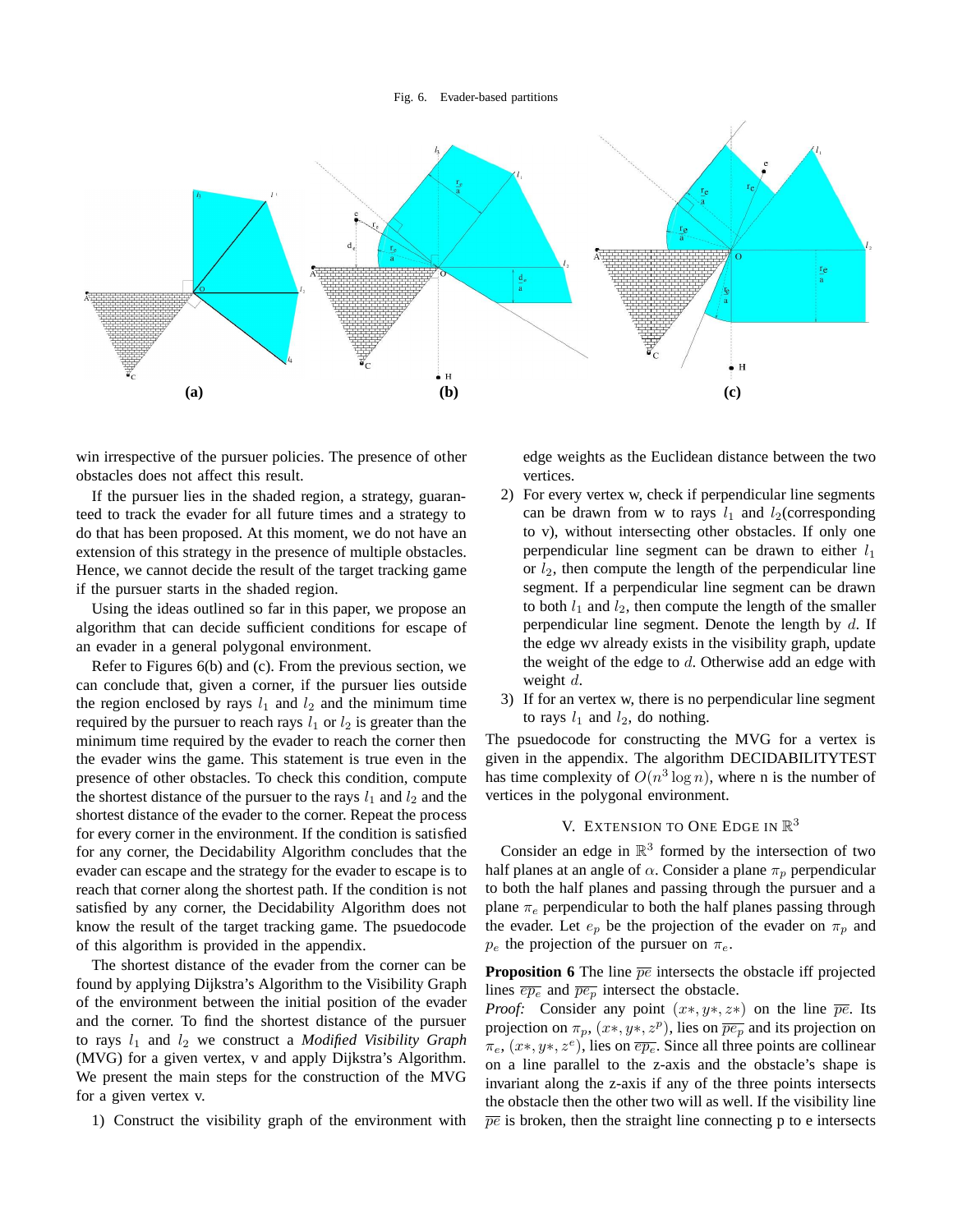

Fig. 7. An edge in three dimensions.

the obstacle at least at one point and the lines  $\overline{ep_e}$  and  $\overline{pe_p}$ will be broken as well. Otherwise, no point on  $\overline{pe}$  is broken and so no point on  $\overline{ep_e}$  and  $\overline{pe_p}$  will be broken.

Proposition 5 shows that, in this particular geometry, the problem in  $\mathbb{R}^3$  can be reduced to to a problem in  $\mathbb{R}^2$ . Given the maximum velocities of the pursuer and evader, the decomposition of the visible space is simply the extrusion of the planar decomposition of the visibility region along the z axis.

# VI. CONCLUSIONS

This paper addresses the problem of surveillance in an environment with obstacles. We show that the problem of tracking an evader with one pursuer around one corner is completely decidable. We present a partition of the visibility region of the pursuer where based on the region in which the evader lies, we provide strategies for the evader to escape the visibility region of the pursuer or for the pursuer to track the target for all future time. We also present the solution to the inverse problem: given the position of the evader, the positions of the pursuer for which the evader can escape the visibility region of the target. These results have been provided for varying speeds of the pursuer and the evader. Based on the results of the inverse problem we provide an  $O(n^3 \log n)$ algorithm that can decide if the evader can escape from the visibility region of a pursuer for some initial pursuer and evader positions. Finally, we extend the result of the target tracking problem around a corner in two dimensions to an edge in three dimensions. We have shown that the target tracking game in  $\mathbb{R}^3$  can be reduced to a target tracking game in  $\mathbb{R}^2$ 

In our future work, we plan to address the decidability of the target tracking problem in general polygonal environment. We are using game theory as a tool to increase the decidable regions for the problem. We also plan to use tools in topology and computational geometry to understand the problem to a greater depth. Finally, we would like to extend the problem to multiple pursuers and multiple evaders and use control theory to provide strategies for successful tracking.

## **REFERENCES**

- [1] S. Alexander, R. Bishop, and R. Ghrist. Pursuit and evasion in nonconvex domains of arbitrary dimensions. In *Proceedings of Robotics: Science and Systems*, Philadelphia, USA, August 2006.
- [2] T. Başar and G. J. Olsder. *Dynamic Noncooperative Game Theory, 2nd Ed.* Academic, London, 1995.
- [3] T. Bandyopadhyay, Y. Li, M.H. Ang Jr, and D. Hsu. Stealth Tracking of an Unpredictable Target among Obstacles. *Proceedings of the International Workshop on the Algorithmic Foundations of Robotics*, 2004.
- [4] T. Bandyopadhyay, Y. Li, M.H. Ang Jr, and D. Hsu. A greedy strategy for tracking a locally predictable target among obstacles. *Proceedings of the International Workshop on the Algorithmic Foundations of Robotics*, 2006.
- [5] C. Becker, H. Gonzalez-Banos, J.C. Latombe, and C. Tomasi. An intelligent observer. *Proceedings of International Symposium on Experimental Robotics*, pages 94–99, 1995.
- [6] H. Choset, K.M. Lynch, S. Hutchinson, G. Kantor, W. Burgard, L. Kavraki, and S. Thrun. *Principles of robot motion: theory, algorithms, and implementations (Intelligent robotics and autonomous agents)*. The MIT Press, Cambridge, MA, 2005.
- [7] A. Efrat, HH Gonzalez-Banos, SG Kobourov, and L. Palaniappan. Optimal strategies to track and capture a predictable target. *Robotics and Automation, 2003. Proceedings. ICRA'03. IEEE International Conference on*, 3, 2003.
- [8] B. Espiau, F. Chaumette, and P. Rives. A new approach to visual servoing in robotics. *Robotics and Automation, IEEE Transactions on*, 8(3):313–326, 1992.
- [9] P. Fabiani and J.C. Latombe. Tracking a partially predictable object with uncertainty and visibility constraints: a game-theoretic approach. Technical report, Technical report, Univeristy of Stanford, December 1998. http://underdog. stanford. edu/.(cited on page 76).
- [10] HH Gonzalez-Banos, C.Y. Lee, and J.C. Latombe. Real-time combinatorial tracking of a target moving unpredictably among obstacles. *Robotics and Automation, 2002. Proceedings. ICRA'02. IEEE International Conference on*, 2, 2002.
- [11] Leonidas J. Guibas, Jean-Claude Latombe, Steven M. LaValle, David Lin, and Rajeev Motwani. A visibility-based pursuit-evasion problem. *International Journal of Computational Geometry and Applications*, 9(4/5):471–, 1999.
- [12] L. Guilamo, B. Tovar, and S. M. LaValle. Pursuit-evasion in an unknown environment using gap navigation trees. In *IEEE/RSJ International Conference on Intelligent Robots and Systems*, 2004.
- [13] JP Hespanha, M. Prandini, and S. Sastry. Probabilistic pursuit-evasion games: a one-step Nash approach. *Decision and Control, 2000. Proceedings of the 39th IEEE Conference on*, 3, 2000.
- [14] S. A. Hutchinson, G. D. Hager, and P. I. Corke. A tutorial on visual servo control. *IEEE Transactions on Robotics & Automation*, 12(5):651–670, October 1996.
- [15] R. Isaacs. *Differential Games*. Wiley, New York, 1965.
- [16] V. Isler, S. Kannan, and S. Khanna. Locating and capturing an evader in a polygonal environment. *Workshop on Algorithmic Foundations of Robotics (WAFR04)*, 2004.
- [17] V. Isler, S. Kannan, and S. Khanna. Randomized pursuit-evasion in a polygonal environment. *Robotics, IEEE Transactions on [see also Robotics and Automation, IEEE Transactions on]*, 21(5):875–884, 2005.
- [18] B. Jung and G.S. Sukhatme. Tracking Targets Using Multiple Robots: The Effect of Environment Occlusion. *Autonomous Robots*, 13(3):191– 205, 2002.
- [19] Swastik Kopparty and Chinya V. Ravishankar. A framework for pursuit evasion games in rn. *Inf. Process. Lett.*, 96(3):114–122, 2005.
- [20] Parker L. Algorithms for Multi-Robot Observation of Multiple Targets. *Journal on Autonomous Robots*, 12:231–255, 2002.
- [21] S. M. LaValle. *A Game-Theoretic Framework for Robot Motion Planning*. PhD thesis, University of Illinois, Urbana, IL, July 1995.
- [22] S. M. LaValle, H. H. Gonzalez-Banos, C. Becker, and J. C. Latombe. Motion strategies for maintaining visibility of a moving target. In *Robotics and Automation, 1997. Proceedings., 1997 IEEE International Conference on*, volume 1, pages 731–736, Albuquerque, NM, USA, April 1997.